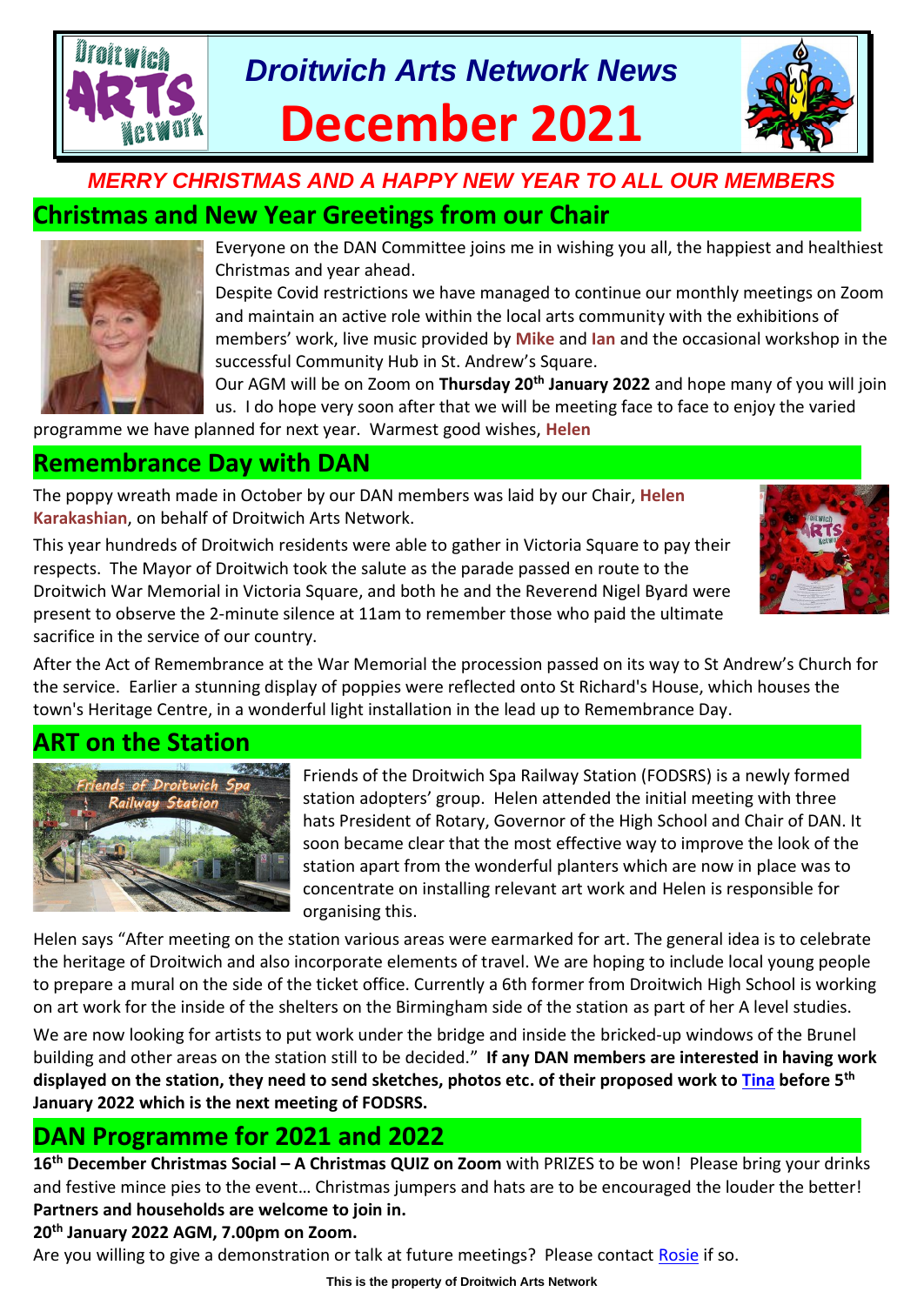### **Metro Bank Update**

Our account with Metro Bank is now open. Our old account, HSBC, has closed and all funds have been transferred. **Rhys** will send out an email to all members with statements showing exactly where they are in terms of fees for the Hub. As we now have access to online banking, it is hoped the delay we have experienced in the past with late notification of membership payments is behind us.

You may now pay any fees directly into the DAN bank account, the details are; Account Name; Droitwich Arts Network: Sort Code 23-05-80: Account number 43249169. **You must include your name as a reference.** 

#### **A musical Note – Mike Johns**

Given the season, choirs in our area have been busy rehearsing their Christmas set lists and hoping their plans will come to fruition. The Community Choir performed in St Andrews Church on Saturday  $17<sup>th</sup>$  after the lights were switched on and will be busy visiting several care homes in Droitwich over the next few weeks. There will also be a Carol service in St Andrews on **Tuesday 21st December at 6.30**. Droitwich Folk Club meets on **December 2nd in the Old Cock Inn.** 



Most choirs are looking for men who can sing bass or tenor and there could be a role for the Network here in the form of a workshop in future to help men into singing in harmony. There are many who have good voices but have not had the encouragement they need to do this. From a personal point of view, I was lucky in hindsight to become a church choir member at the age of 8. Then to move into the tenor section alongside my Welsh father. This was a musical education par excellence. Anyway, I wish all members and readers a normal and happy musical Xmas and harmonious New Year. Mike

# **Venues for displaying DAN artwork - UPDATE**

**The Lido Café** [LittleAlskitchen@gmail.com](mailto:LittleAlskitchen@gmail.com) : • Owner Alex Daw • Wall space opposite the counter has been purposely left free for displaying art. • Alex would also like to hang work above the windows (quite high up). • Photos of artwork required before being accepted for hanging.

**Diamond Coffee Bar:** • No landline in place yet but contact Pioneer Group on 01905 827078. Staff there happy to pass on messages. • Very enthusiastic but needs to check with the owners as they intend to turn it into a cocktail bar and might want to change the décor.

**Library** [drlib@worcestershire.gov.uk](mailto:drlib@worcestershire.gov.uk) • Contact - Tiffany • Under the stairs • There is also the gallery upstairs but there will be a charge and they take commission.

Park's Café: • New owners are happy to continue displaying artwork and are happy with current arrangements. **The Button Tree:** • Continuing as normal (booked through all of 2022). **Other venues** 

• **Hanbury Hall** is turning the Long Gallery into a restaurant so will not be available for us to exhibit.

• Trevor Hunter suggested **Croome Court**.

### **Book Launch Event**

[Alison Jean Lester](http://www.alisonjeanlester.com/) is a British-American novelist living here in Droitwich with her Halesowen-born photographer husband, [Andrew Gurnett.](https://www.andrewgurnett.com/) Alison contacted us as the Arts Network to let us know about her third novel and a literary event she and Andrew held at the library during November.

*Glide*, their third novel was published on 15<sup>th</sup> November.

*It's November in Massachusetts. Leo Coffin is making a birthday cake for his wife, Liv, due home soon from a trip to Norway, when a stranger comes to the door claiming to be Liv's half-brother, Morten. Too polite to make the stranger wait until Liv is home before letting him in, Leo unleashes a troubling, fascinating force into his quiet life. When Liv returns, unable to separate fact from fiction, Leo is forced to live with mystery upon mystery, as well as a secret he's been keeping himself. Can his marriage survive the fiction? Can it survive the truth?*

The psychological drama includes moody, monochromatic, often abstract photos between the chapters, designed to add to the atmosphere.

On 17<sup>th</sup> November, the Droitwich Library held an evening event where Alison talked about the writing of the novel and read from the first chapter. Andrew described the collaboration and the way he went about creating